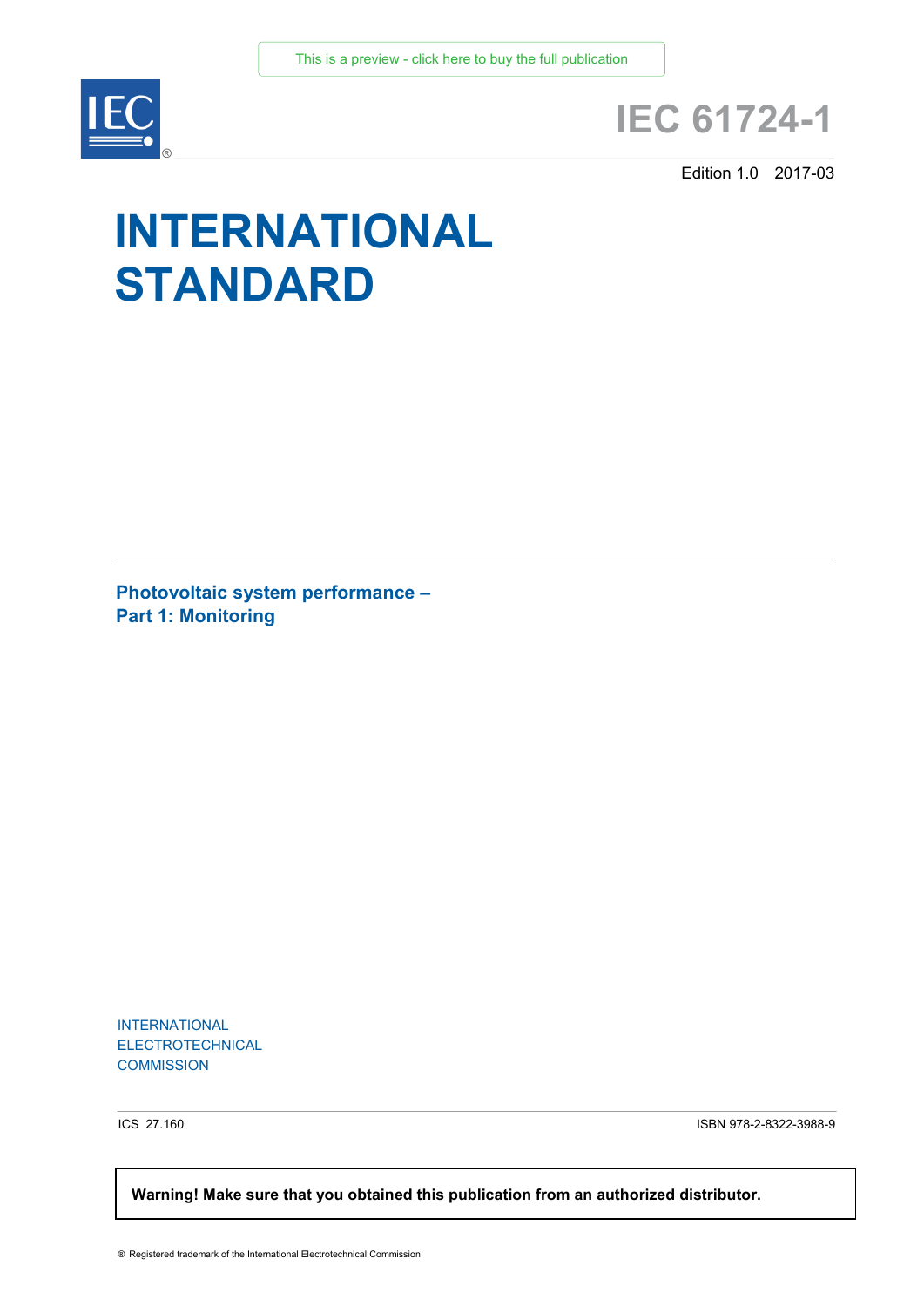$-2-$ 

IEC 61724-1:2017 © IEC 2017

# **CONTENTS**

| 1 |                |  |  |  |  |  |  |
|---|----------------|--|--|--|--|--|--|
| 2 |                |  |  |  |  |  |  |
| 3 |                |  |  |  |  |  |  |
| 4 |                |  |  |  |  |  |  |
| 5 |                |  |  |  |  |  |  |
|   | 5.1            |  |  |  |  |  |  |
|   | 5.2            |  |  |  |  |  |  |
|   | 5.3            |  |  |  |  |  |  |
|   | 5.4            |  |  |  |  |  |  |
|   | 5.5            |  |  |  |  |  |  |
|   | 5.6            |  |  |  |  |  |  |
| 6 |                |  |  |  |  |  |  |
|   | 6.1            |  |  |  |  |  |  |
|   | 6.2            |  |  |  |  |  |  |
| 7 |                |  |  |  |  |  |  |
|   | 7.1            |  |  |  |  |  |  |
|   | 7.2            |  |  |  |  |  |  |
|   | 7.2.1          |  |  |  |  |  |  |
|   | 7.2.2          |  |  |  |  |  |  |
|   | 7.3            |  |  |  |  |  |  |
|   | 7.3.1          |  |  |  |  |  |  |
|   | 7.3.2          |  |  |  |  |  |  |
|   | 7.3.3          |  |  |  |  |  |  |
|   | 7.3.4          |  |  |  |  |  |  |
|   | 7.3.5          |  |  |  |  |  |  |
|   | 7.3.6          |  |  |  |  |  |  |
|   | 7.3.7          |  |  |  |  |  |  |
|   | 7.4            |  |  |  |  |  |  |
|   | 7.4.1          |  |  |  |  |  |  |
|   | 7.4.2          |  |  |  |  |  |  |
|   | 7.5            |  |  |  |  |  |  |
| 8 | 7.6            |  |  |  |  |  |  |
|   |                |  |  |  |  |  |  |
|   | 8.1            |  |  |  |  |  |  |
|   | 8.2<br>8.2.1   |  |  |  |  |  |  |
|   | 8.2.2          |  |  |  |  |  |  |
|   |                |  |  |  |  |  |  |
| 9 |                |  |  |  |  |  |  |
|   | 9.1            |  |  |  |  |  |  |
|   | 9.2            |  |  |  |  |  |  |
|   | 9.3            |  |  |  |  |  |  |
|   | 9.4            |  |  |  |  |  |  |
|   | 9.4.1<br>9.4.2 |  |  |  |  |  |  |
|   |                |  |  |  |  |  |  |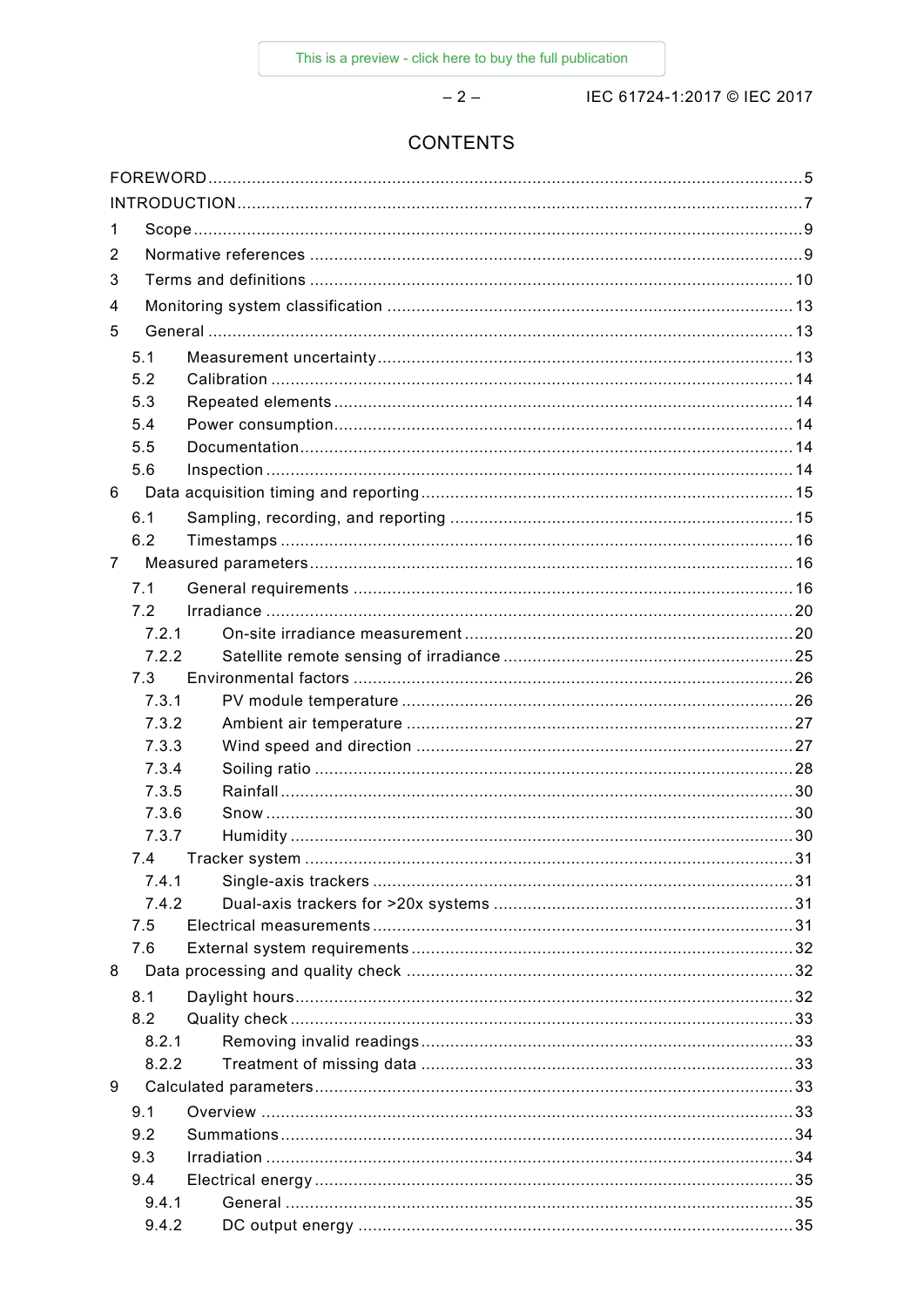IEC 61724-1:2017 © IEC 2017

| 9.4.3          |                                                                                |  |  |  |  |  |  |  |
|----------------|--------------------------------------------------------------------------------|--|--|--|--|--|--|--|
| 9.5            |                                                                                |  |  |  |  |  |  |  |
| 9.5.1          |                                                                                |  |  |  |  |  |  |  |
| 9.5.2          |                                                                                |  |  |  |  |  |  |  |
| 9.6            |                                                                                |  |  |  |  |  |  |  |
| 9.6.1          |                                                                                |  |  |  |  |  |  |  |
| 9.6.2          |                                                                                |  |  |  |  |  |  |  |
| 9.6.3          |                                                                                |  |  |  |  |  |  |  |
| 9.6.4          |                                                                                |  |  |  |  |  |  |  |
| 9.7            |                                                                                |  |  |  |  |  |  |  |
| 9.7.1          |                                                                                |  |  |  |  |  |  |  |
| 9.7.2          |                                                                                |  |  |  |  |  |  |  |
| 9.7.3          |                                                                                |  |  |  |  |  |  |  |
| 9.8            |                                                                                |  |  |  |  |  |  |  |
| 9.8.1          |                                                                                |  |  |  |  |  |  |  |
| 9.8.2          |                                                                                |  |  |  |  |  |  |  |
| 9.8.3          |                                                                                |  |  |  |  |  |  |  |
| 10             |                                                                                |  |  |  |  |  |  |  |
| 10.1           |                                                                                |  |  |  |  |  |  |  |
| 10.2           |                                                                                |  |  |  |  |  |  |  |
| 10.3           |                                                                                |  |  |  |  |  |  |  |
| 10.3.1         |                                                                                |  |  |  |  |  |  |  |
| 10.3.2         |                                                                                |  |  |  |  |  |  |  |
| 10.4           |                                                                                |  |  |  |  |  |  |  |
|                |                                                                                |  |  |  |  |  |  |  |
| 11.1           |                                                                                |  |  |  |  |  |  |  |
| 11.2           |                                                                                |  |  |  |  |  |  |  |
| 11.3           |                                                                                |  |  |  |  |  |  |  |
|                |                                                                                |  |  |  |  |  |  |  |
| A.1            |                                                                                |  |  |  |  |  |  |  |
|                |                                                                                |  |  |  |  |  |  |  |
| A.2<br>A.3     |                                                                                |  |  |  |  |  |  |  |
|                |                                                                                |  |  |  |  |  |  |  |
| A.4            |                                                                                |  |  |  |  |  |  |  |
|                | Annex B (informative) Module backsheet temperature sensor selection and        |  |  |  |  |  |  |  |
| B.1            |                                                                                |  |  |  |  |  |  |  |
| B.2            |                                                                                |  |  |  |  |  |  |  |
| B.2.1          |                                                                                |  |  |  |  |  |  |  |
| B.2.2          |                                                                                |  |  |  |  |  |  |  |
| <b>B.2.3</b>   |                                                                                |  |  |  |  |  |  |  |
| B.3            |                                                                                |  |  |  |  |  |  |  |
|                |                                                                                |  |  |  |  |  |  |  |
| B.3.1<br>B.3.2 |                                                                                |  |  |  |  |  |  |  |
|                |                                                                                |  |  |  |  |  |  |  |
| <b>B.3.3</b>   |                                                                                |  |  |  |  |  |  |  |
|                |                                                                                |  |  |  |  |  |  |  |
|                | Annex D (normative) Systems with local loads, storage, or auxiliary sources 49 |  |  |  |  |  |  |  |
| D.1            |                                                                                |  |  |  |  |  |  |  |
| D.2            |                                                                                |  |  |  |  |  |  |  |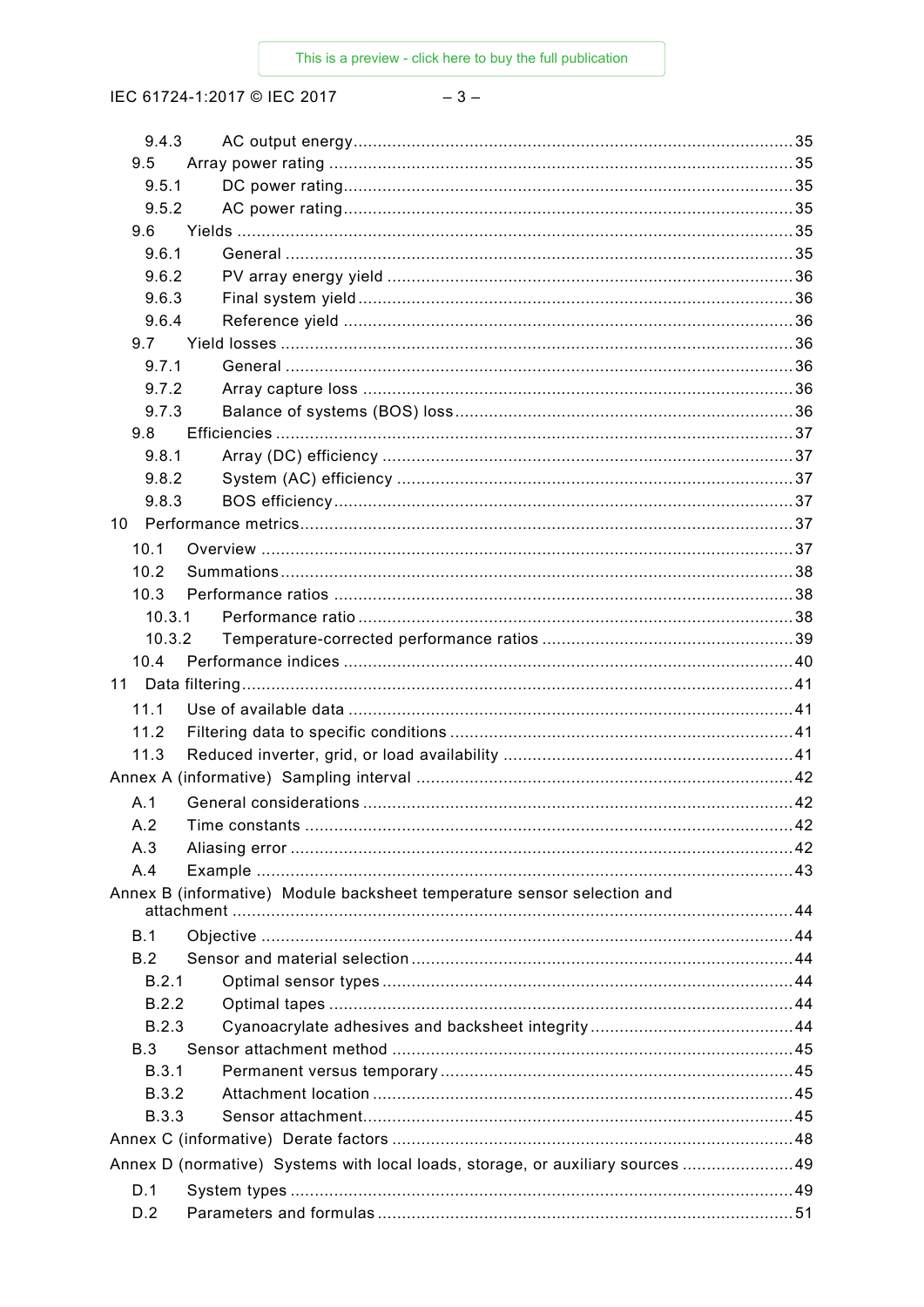– 4 – IEC 61724-1:2017 © IEC 2017

| Figure D.1 - Energy flow between possible elements of different PV system types 49 |  |
|------------------------------------------------------------------------------------|--|
| Table 1 - Monitoring system classifications and suggested applications  13         |  |
|                                                                                    |  |
| Table 3 - Measured parameters and requirements for each monitoring system class18  |  |
| Table 4 – Relation between system size (AC) and number of sensors for specific     |  |
| Table 5 – Sensor choices and requirements for in-plane and global irradiance 21    |  |
|                                                                                    |  |
|                                                                                    |  |
| Table 8 - PV module temperature sensor maintenance requirements 26                 |  |
| Table 9 - Ambient air temperature sensor maintenance requirements 27               |  |
|                                                                                    |  |
|                                                                                    |  |
| Table 12 - Plant-level AC electrical output measurement requirements 32            |  |
|                                                                                    |  |
|                                                                                    |  |
|                                                                                    |  |
|                                                                                    |  |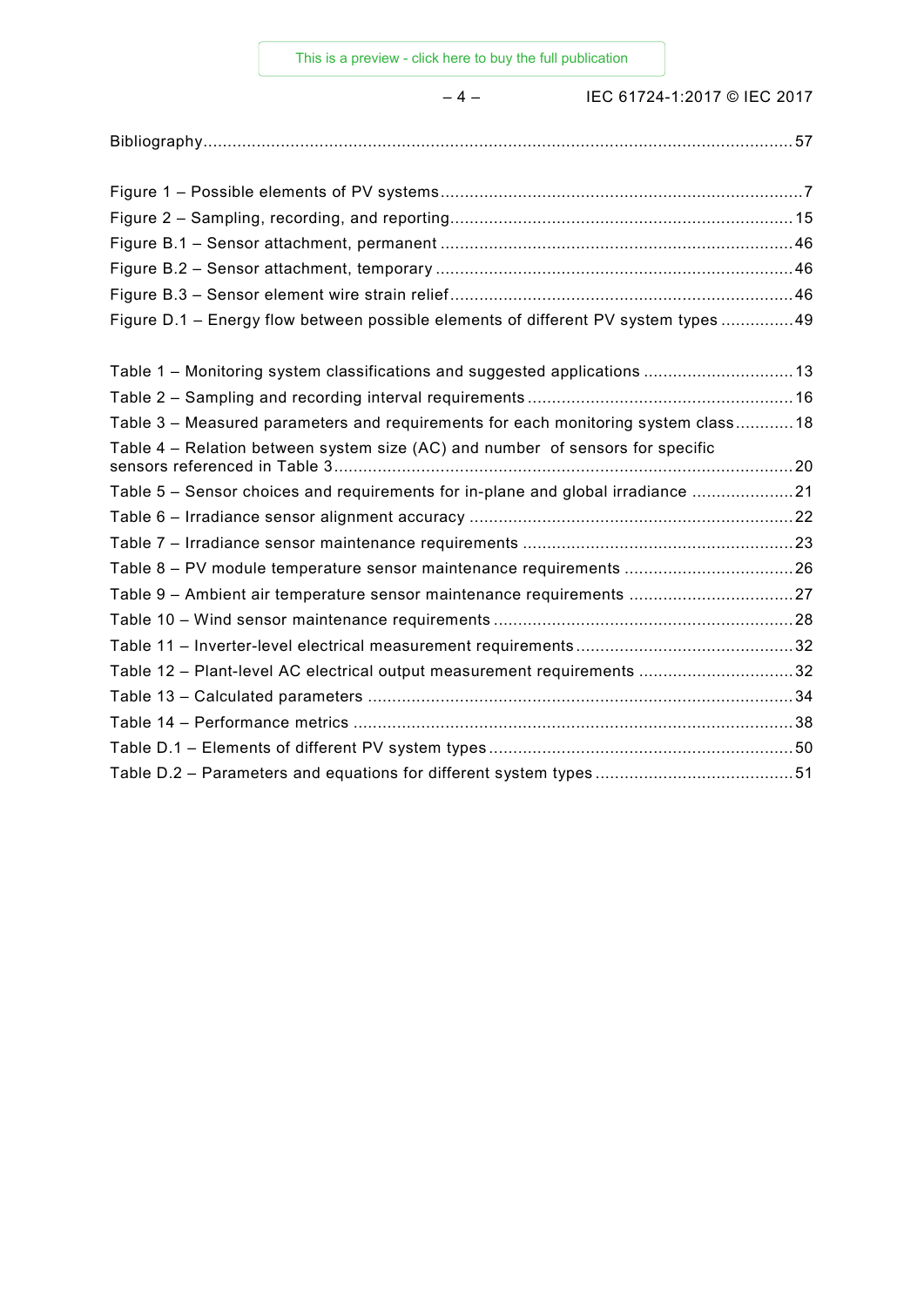IEC 61724-1:2017 © IEC 2017 – 5 –

#### INTERNATIONAL ELECTROTECHNICAL COMMISSION

\_\_\_\_\_\_\_\_\_\_\_\_

# **PHOTOVOLTAIC SYSTEM PERFORMANCE –**

#### **Part 1: Monitoring**

#### FOREWORD

- <span id="page-4-0"></span>1) The International Electrotechnical Commission (IEC) is a worldwide organization for standardization comprising all national electrotechnical committees (IEC National Committees). The object of IEC is to promote international co-operation on all questions concerning standardization in the electrical and electronic fields. To this end and in addition to other activities, IEC publishes International Standards, Technical Specifications, Technical Reports, Publicly Available Specifications (PAS) and Guides (hereafter referred to as "IEC Publication(s)"). Their preparation is entrusted to technical committees; any IEC National Committee interested in the subject dealt with may participate in this preparatory work. International, governmental and nongovernmental organizations liaising with the IEC also participate in this preparation. IEC collaborates closely with the International Organization for Standardization (ISO) in accordance with conditions determined by agreement between the two organizations.
- 2) The formal decisions or agreements of IEC on technical matters express, as nearly as possible, an international consensus of opinion on the relevant subjects since each technical committee has representation from all interested IEC National Committees.
- 3) IEC Publications have the form of recommendations for international use and are accepted by IEC National Committees in that sense. While all reasonable efforts are made to ensure that the technical content of IEC Publications is accurate, IEC cannot be held responsible for the way in which they are used or for any misinterpretation by any end user.
- 4) In order to promote international uniformity, IEC National Committees undertake to apply IEC Publications transparently to the maximum extent possible in their national and regional publications. Any divergence between any IEC Publication and the corresponding national or regional publication shall be clearly indicated in the latter.
- 5) IEC itself does not provide any attestation of conformity. Independent certification bodies provide conformity assessment services and, in some areas, access to IEC marks of conformity. IEC is not responsible for any services carried out by independent certification bodies.
- 6) All users should ensure that they have the latest edition of this publication.
- 7) No liability shall attach to IEC or its directors, employees, servants or agents including individual experts and members of its technical committees and IEC National Committees for any personal injury, property damage or other damage of any nature whatsoever, whether direct or indirect, or for costs (including legal fees) and expenses arising out of the publication, use of, or reliance upon, this IEC Publication or any other IEC Publications.
- 8) Attention is drawn to the Normative references cited in this publication. Use of the referenced publications is indispensable for the correct application of this publication.
- 9) Attention is drawn to the possibility that some of the elements of this IEC Publication may be the subject of patent rights. IEC shall not be held responsible for identifying any or all such patent rights.

International Standard IEC 61724-1 has been prepared by IEC technical committee 82: Solar photovoltaic energy systems.

This first edition cancels and replaces the first edition of IEC 61724, published in 1998. This edition constitutes a technical revision.

This edition (in conjunction with IEC TS 61724-2:2016 and IEC TS 61724-3:2016) includes the following significant technical changes with respect to IEC 61724:

- a) IEC 61724 is now written with multiple parts. This document is IEC 61724-1, addressing PV system monitoring. IEC TS 61724-2 and IEC TS 61724-3 address performance analysis based on the monitoring data.
- b) Three classes of monitoring systems are defined corresponding to different levels of accuracy and different intended applications.
- c) Required measurements for each class of monitoring system are stated, along with the required number and accuracy of sensors.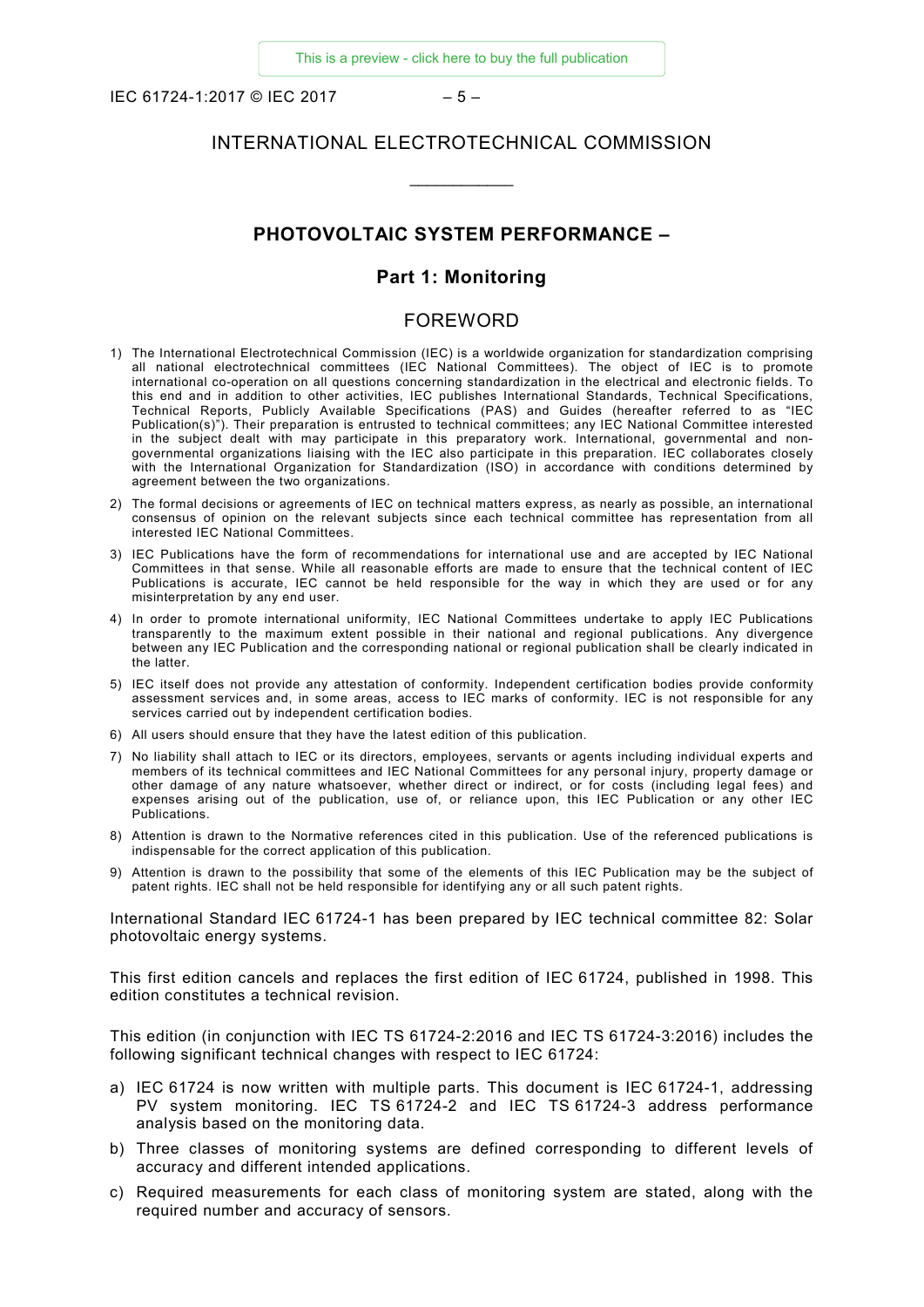[This is a preview - click here to buy the full publication](https://webstore.iec.ch/publication/33622&preview=1)

– 6 – IEC 61724-1:2017 © IEC 2017

- d) Options for satellite-based irradiance measurement are provided.
- e) Soiling measurement is introduced.
- f) New performance metrics are introduced, including temperature compensated performance ratios and others.
- g) Numerous recommendations and explanatory notes are included.

The text of this standard is based on the following documents:

| <b>FDIS</b>  | Report on voting |
|--------------|------------------|
| 82/1215/FDIS | 82/1248/RVD      |

Full information on the voting for the approval of this International Standard can be found in the report on voting indicated in the above table.

This document has been drafted in accordance with the ISO/IEC Directives, Part 2.

A list of all parts in the IEC 61724 series, published under the general title *Photovoltaic system performance*, can be found on the IEC website.

The committee has decided that the contents of this document will remain unchanged until the stability date indicated on the IEC website under "http://webstore.iec.ch" in the data related to the specific document. At this date, the document will be

- reconfirmed.
- withdrawn,
- replaced by a revised edition, or
- amended.

A bilingual version of this publication may be issued at a later date.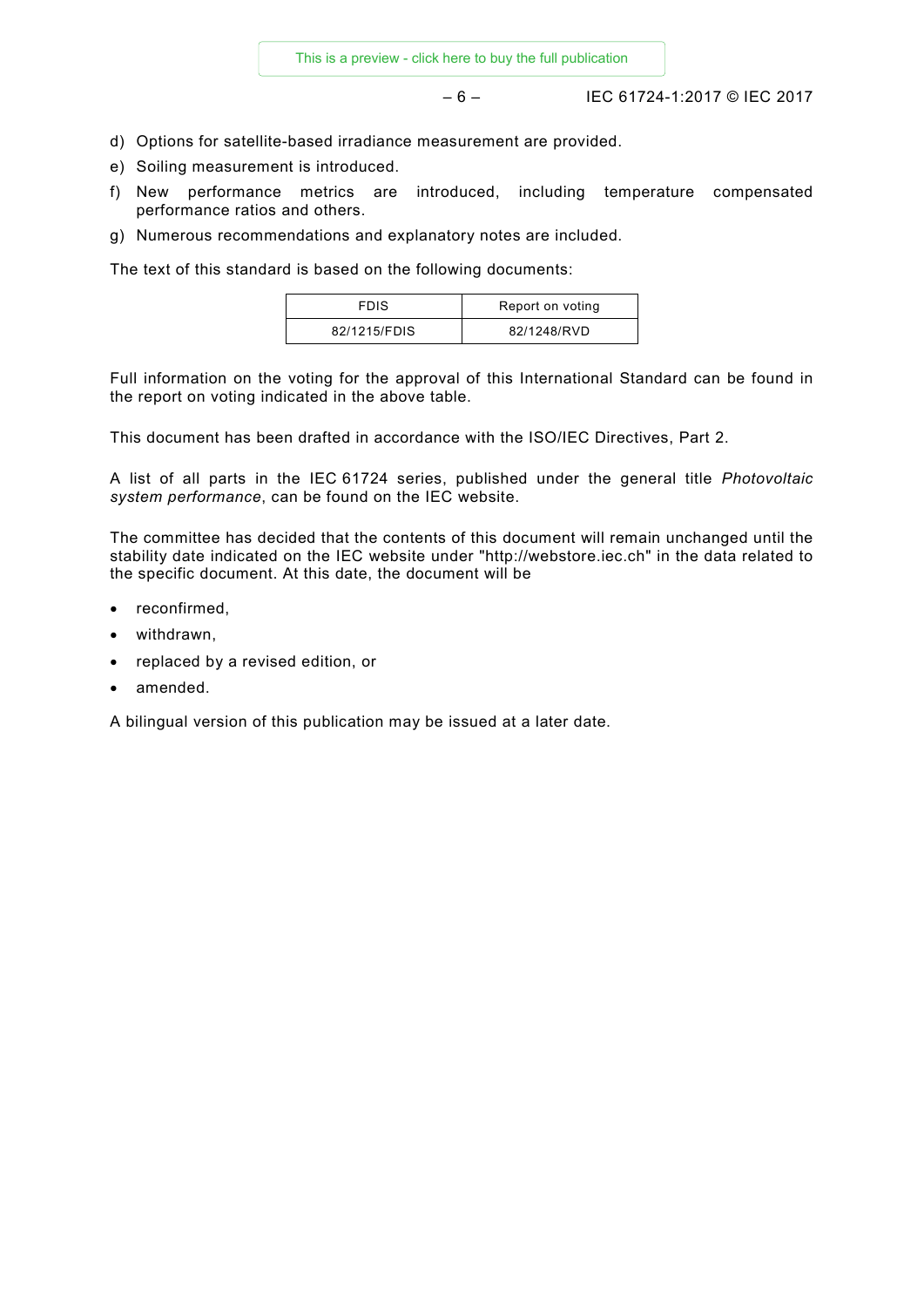<span id="page-6-0"></span>IEC 61724-1:2017 © IEC 2017 – 7 –

### INTRODUCTION

This International Standard defines classes of photovoltaic (PV) performance monitoring systems and serves as guidance for various monitoring system choices.

[Figure 1](#page-6-1) illustrates possible major elements comprising different PV system types. The PV array may include both fixed axis and tracking systems and both flat plate and concentrator systems. Module-level electronics, if present, may be a component of the monitoring system.

For simplicity, the main clauses of this document are written for grid-connected systems without local loads, energy storage, or auxiliary sources, as shown by the bold lines in [Figure 1.](#page-6-1) Annex D includes details for systems with additional components.



**Key**

RNE renewable energy

PCE power conditioning equipment

BDI bi-directional inverter

GCI grid-connected inverter

<span id="page-6-1"></span>Bold lines denote simple grid-connected system without local loads, energy storage, or auxiliary sources.

**Figure 1 – Possible elements of PV systems**

The purposes of a performance monitoring system are diverse and can include the following: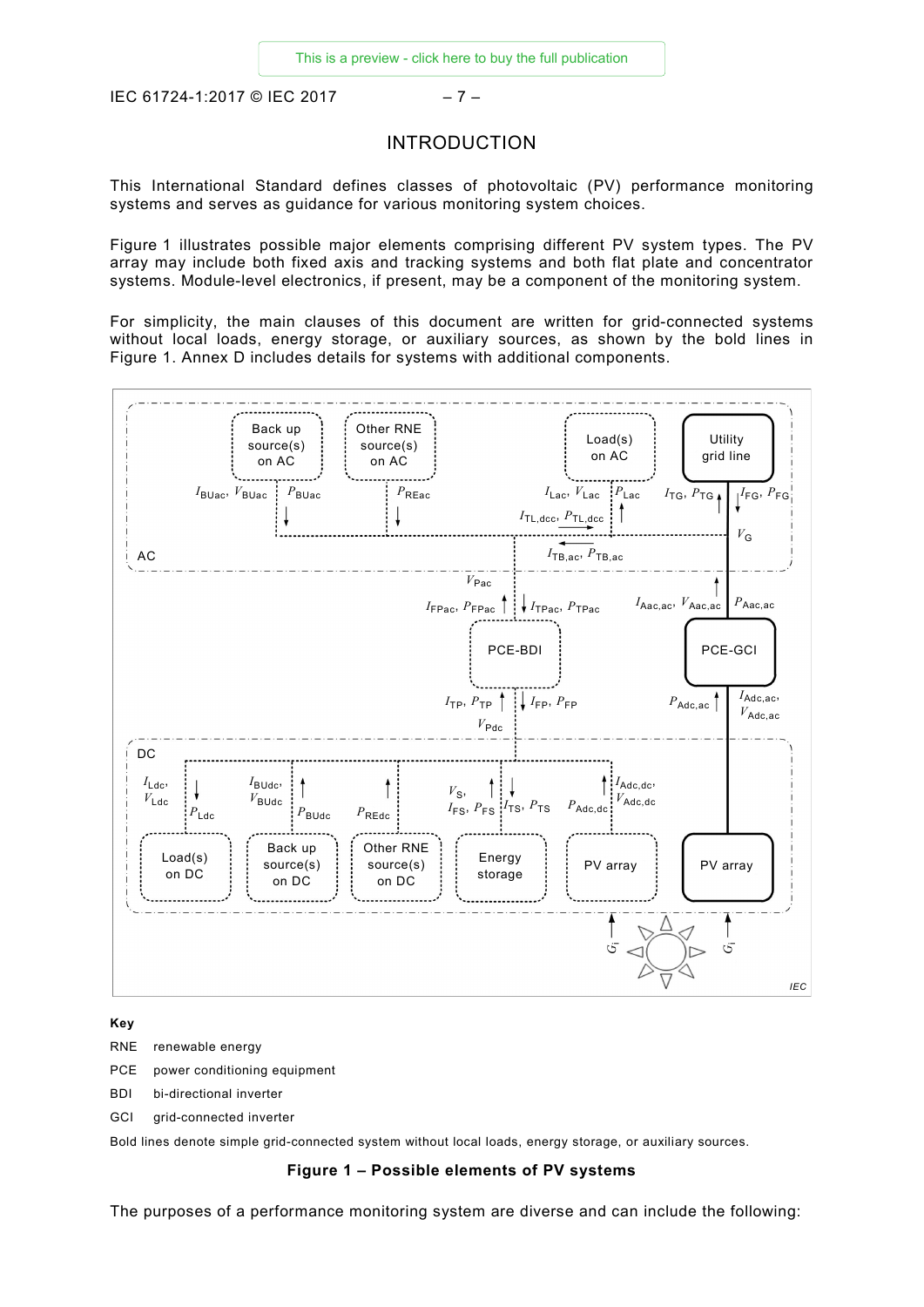– 8 – IEC 61724-1:2017 © IEC 2017

- identification of performance trends in an individual PV system;
- localization of potential faults in a PV system;
- comparison of PV system performance to design expectations and guarantees;
- comparison of PV systems of different configurations; and
- comparison of PV systems at different locations.

These diverse purposes give rise to a diverse set of requirements, and different sensors and/or analysis methods may be more or less suited depending on the specific objective. For example, for comparing performance to design expectations and guarantees, the focus should be on system-level data and consistency between prediction and test methods, while for analysing performance trends and localizing faults, there may be a need for greater resolution at sub-levels of the system and an emphasis on measurement repeatability and correlation metrics rather than absolute accuracy.

The monitoring system should be adapted to the PV system's size and user requirements. In general, larger and more expensive PV systems should have more monitoring points and higher accuracy sensors than smaller and lower-cost PV systems. This document defines three classifications of monitoring system with differentiated requirements which are appropriate to a range of purposes.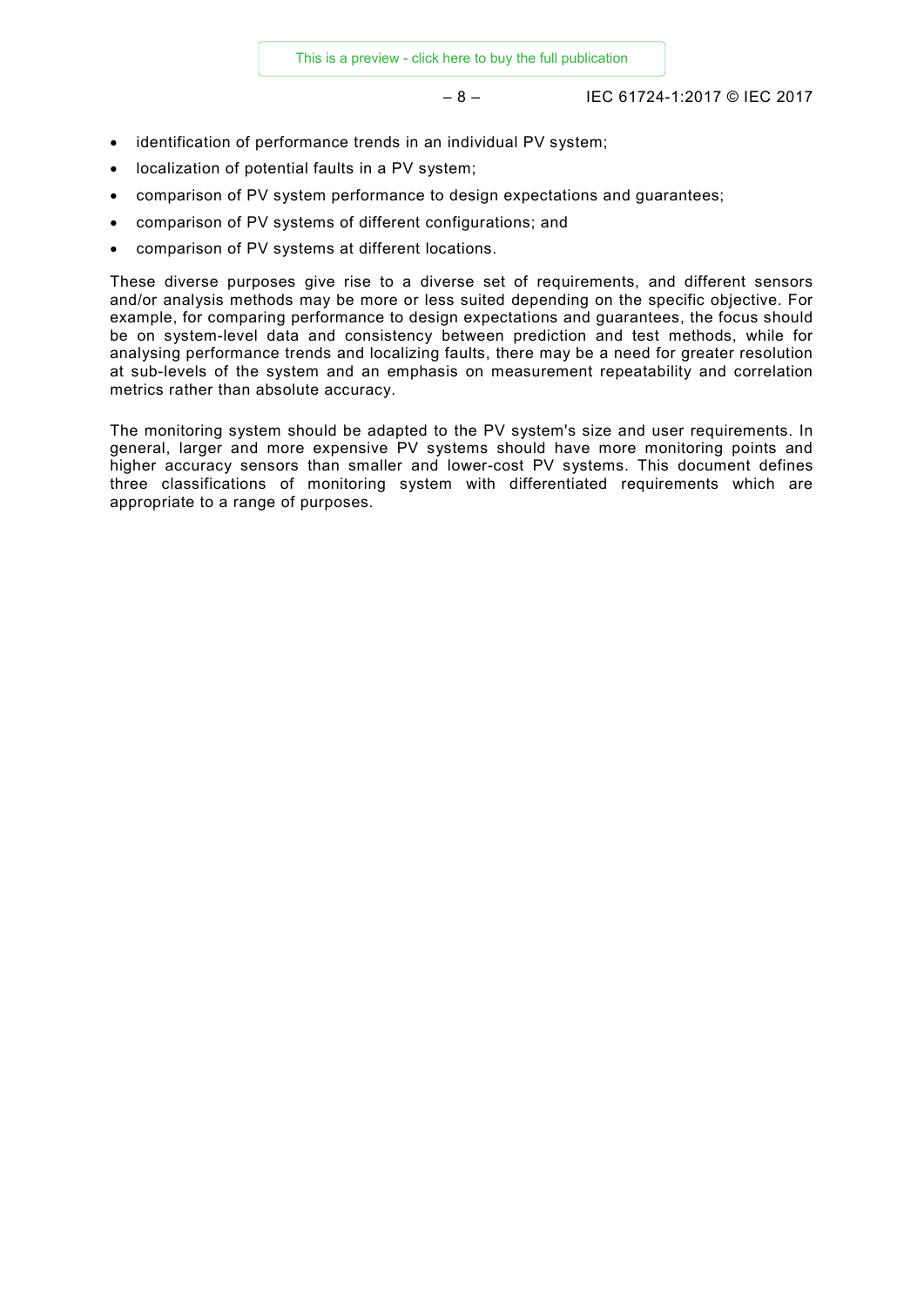IEC 61724-1:2017 © IEC 2017 – 9 –

# **PHOTOVOLTAIC SYSTEM PERFORMANCE –**

# **Part 1: Monitoring**

#### <span id="page-8-0"></span>**1 Scope**

This part of IEC 61724 outlines equipment, methods, and terminology for performance monitoring and analysis of photovoltaic (PV) systems. It addresses sensors, installation, and accuracy for monitoring equipment in addition to measured parameter data acquisition and quality checks, calculated parameters, and performance metrics. In addition, it serves as a basis for other standards which rely upon the data collected.

#### <span id="page-8-1"></span>**2 Normative references**

The following documents are referred to in the text in such a way that some or all of their content constitutes requirements of this document. For dated references, only the edition cited applies. For undated references, the latest edition of the referenced document (including any amendments) applies.

IEC 60050-131, *International Electrotechnical Vocabulary – Part 131: Circuit theory*

IEC 60904-2, *Photovoltaic devices – Part 2: Requirements for photovoltaic reference devices*

IEC 60904-3, *Photovoltaic devices – Part 3: Measurement principles for terrestrial photovoltaic (PV) solar devices with reference spectral irradiance data*

IEC 60904-5, *Photovoltaic devices – Part 5: Determination of the equivalent cell temperature (ECT) of photovoltaic (PV) devices by the open-circuit voltage method*

IEC 60904-10, *Photovoltaic devices – Part 10: Methods of linearity measurement*

IEC TS 61836, *Solar photovoltaic energy systems – Terms, definitions and symbols*

IEC 61557-12, *Electrical safety in low voltage distribution systems up to 1 000 V a.c. and 1 500 V d.c. – Equipment for testing, measuring or monitoring of protective measures – Part 12: Performance measuring and monitoring devices (PMD)*

IEC 62053-21, *Electricity metering equipment (a.c.) – Particular requirements – Part 21: Static meters for active energy (classes 1 and 2)*

IEC 62053-22, *Electricity metering equipment (a.c.) – Particular requirements – Part 22: Static meters for active energy (classes 0,2 S and 0,5 S)*

IEC 62670-3, *Photovoltaic* c*oncentrators (CPV) – Performance testing – Part 3: Performance measurements and power rating*

IEC 62817:2014, *Photovoltaic systems – Design qualification of solar trackers*

ISO/IEC Guide 98-1, *Uncertainty of measurement – Part 1: Introduction to the expression of uncertainty in measurement*